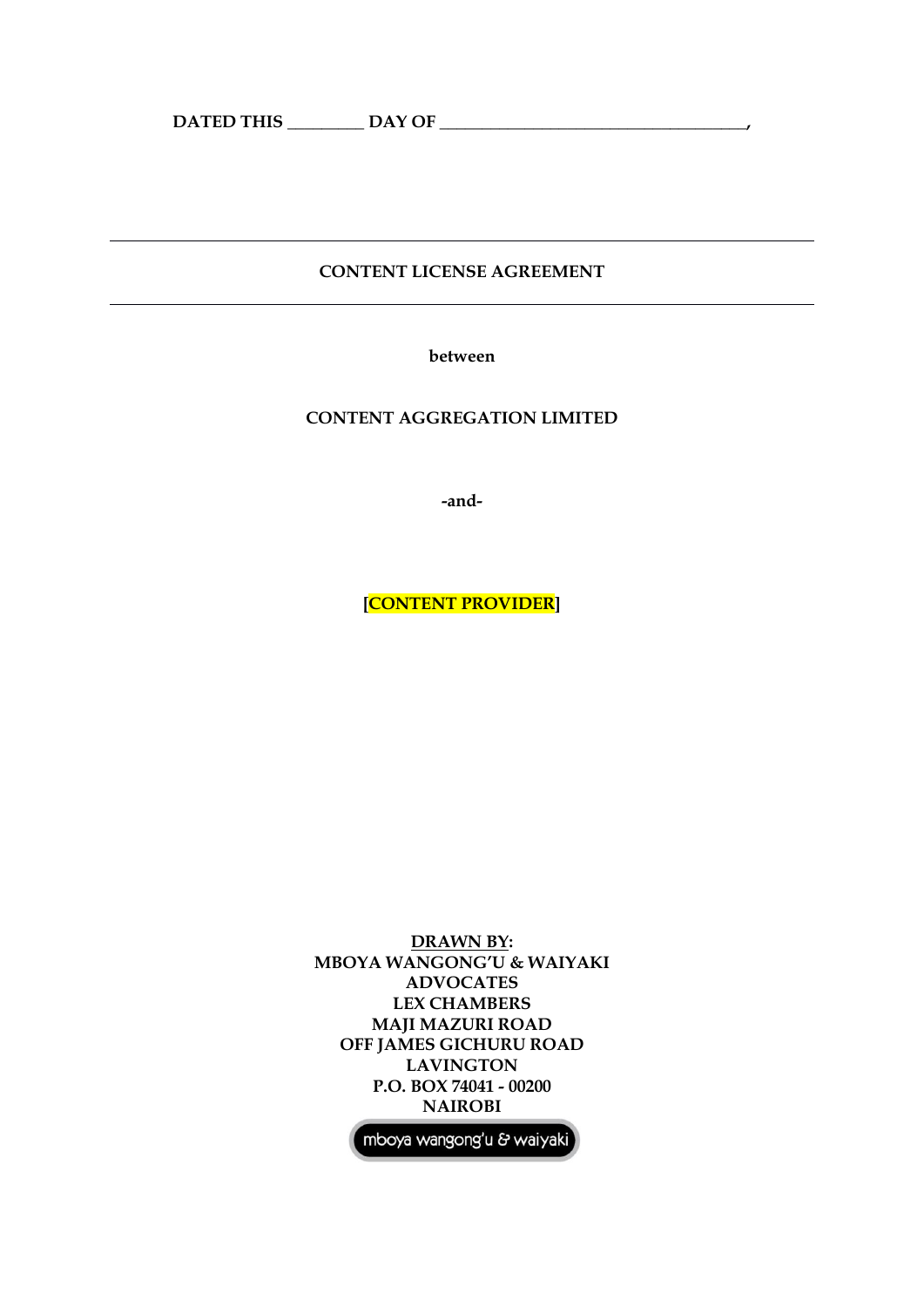- **1. CONTENT AGGREGATION LIMITED**, a company incorporated in the Republic of Kenya with its principal office at Westlands Office Park, Waiyaki Way and of P. O. Box 7468-00300 Nairobi (hereafter referred to as "**CAL**", which expression shall, where the context so requires, include its successors in title and permitted assigns); and
- **2. [INSERT COMPANY NAME]** a company incorporated in the Republic of Kenya with its principal office at [insert] and of P. O. Box [INSERT] [OR] [INSERT NAME OF **INDIVIDUAL** of P. O. Box [insert] and of [insert national ID or passport number] (hereafter referred to as "**CP**", which expression shall include the CP's successors in title, personal representatives and permitted assigns).

(together referred to as the "parties" and each individually as a "**party**").

# **BACKGROUND**

- I. CAL is a duly licensed Content distributor and reseller;
- II. CP is a producer/provider of Content and is the owner, proprietor of and/or controls the master rights and all other economic and moral rights to the Content. The CP's further particulars are set out under Schedule 1(b);
- III. CAL wishes to procure Content from the CP and the CP wishes to provide Content to CAL for purposes of CAL distributing and reselling such Content to MNOs for Wireless Use; and
- IV. The parties have agreed to enter into this Agreement in order to define their rights and obligations in relation thereto.

## **AGREED TERMS**

**NOW THEREFORE**, the Parties have agreed as follows:

# **1. DEFINITIONS**

- 1.1. In this Agreement (including its recitals and the Schedule) unless the context otherwise requires the following terms shall have the following meanings:
	- 1.1.1. "**Content**" means any text, graphics, audio, visual and/or audio-visual material or other multimedia content, information and material, including the metadata relating to any such content, provided by the CP to CAL under this Agreement, as more specifically set out in Schedule 1(a) hereto and includes, music and other audio or audio-visual content and the contents of Schedule 1(a) may be updated, revised, amended or altered by the parties in writing from time to time with any such update, revision, amendment or alteration forming part of this Agreement;
	- 1.1.2. "**MNO**" means any mobile network operators or telecommunication or mobile telephony service provider licensed for that purpose by the Communications Authority of Kenya and shall include, without limitation, the operators of Safaricom, Airtel, Telkom Kenya, and Equitel networks;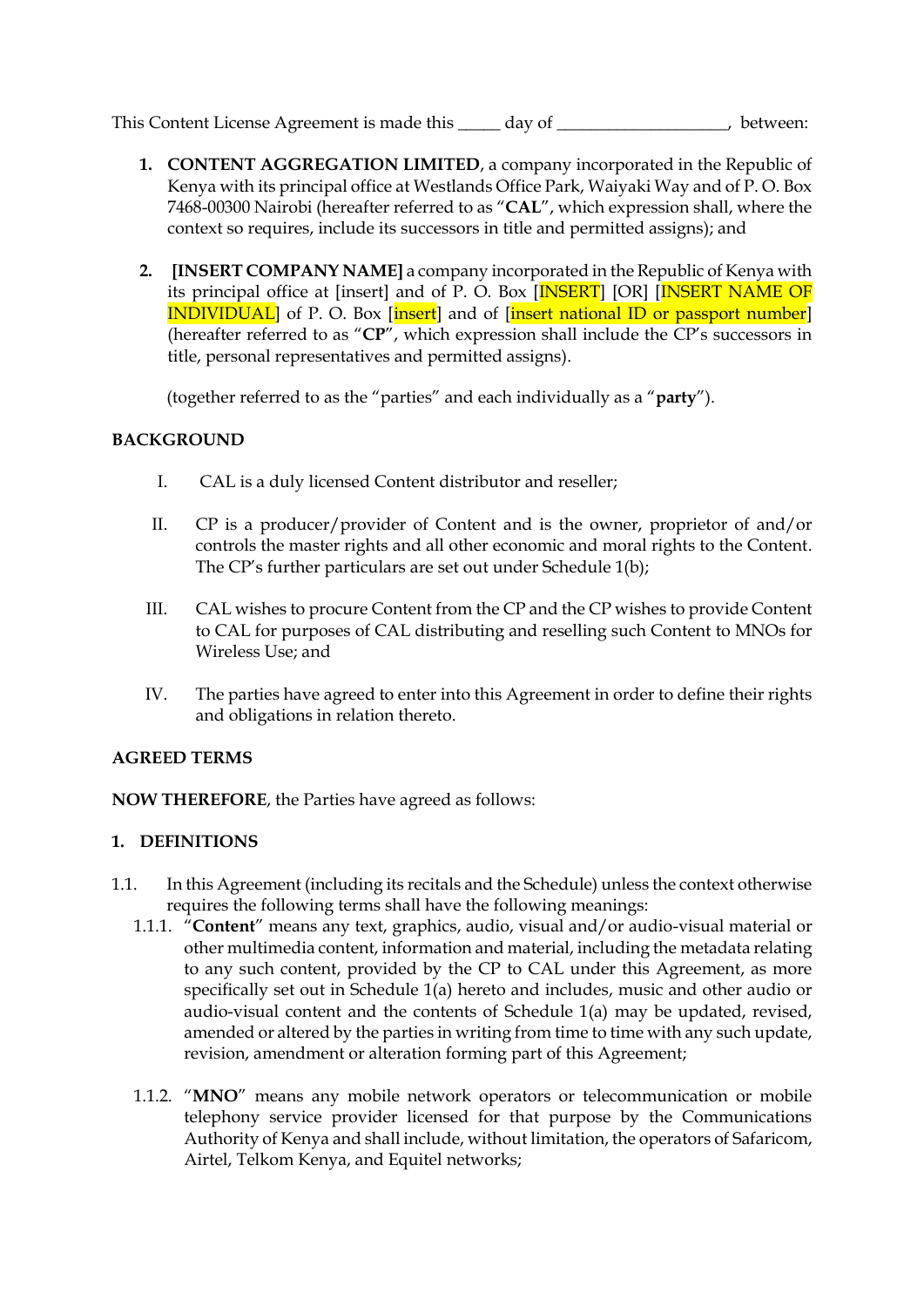- 1.1.3."**Net Revenue**" means revenue collected by CAL from MNOs less any fees, commissions or other dues payable or paid to such MNOs and less applicable Taxes and any deductions including, without limitation, costs associated with compliance by CAL with clause 7.2.2. hereto;
- 1.1.4. "**Content Fee**" means the fee set out in clause 6.1 and Schedule 2 hereto;
- 1.1.5. "**Intellectual Property Rights**" means all intellectual property rights including patents, registered designs, trademarks and service marks (whether registered or not), rights in the nature of unfair competition rights, master rights, copyrights, database right, design right and all similar property rights including those subsisting (in any part of the world) in inventions, designs, drawings, performances, business names, goodwill and the style and presentation of goods or services and applications for protection of any of the above rights;
- 1.1.6. "**Launch Date**" means, with regard to each specific Content, the date from which such Content shall be made available for Wireless Use;
- 1.1.7. "**Tax**" or "**Taxation**" means all forms of taxation in Kenya including (i) any charge, tax, duty, levy, impost, withholding or liability wherever chargeable imposed by any national, state, federal, municipal or local government or (ii) any other person; and any penalty, fine, surcharge, interest, charges or costs payable in connection with any taxation in (i) above;
- 1.1.8. "**Term**" means the term of this Agreement as set out in clause 2.1 and as may be extended in accordance with clause 2.2;
- 1.1.9. "**Use**" means, by CAL to reproduce, compress, re-package, re-format, index, cut, edit, copy, technically manipulate, and otherwise change or modify the Content for subsequent reselling, distribution and sublicensing of the Content or any version thereof resulting from such change or modification, whether individually or as a collection or compilation, to MNOs for Wireless Use; and
- 1.1.10. "**Wireless Use**" means the use of the Content, or of any part or version thereof resulting from a Use, on mobile phones, handheld email devices, personal digital assistants (PDAs) and LCD display screens, whether in the form of ringtones, message and call notification tones, ring-back tones, audio recordings ,video recordings, video links, albums (video & audio), Short Messaging Services (SMS) and Multi Media Services (MMS) alerts and/or applications, voice recorded greetings or messages, or otherwise howsoever by the subscribers of an MNO.
- 1.2. In this Agreement, unless the context otherwise requires, any reference to:
	- 1.2.1. a covenant by a party not to do an act or thing shall be deemed to include an obligation not to permit or suffer such act or thing to be done by another person so far as this is within the party's power or control;
	- 1.2.2. the singular includes the plural and vice versa;
	- 1.2.3. any reference to the male gender includes the female and the neuter gender;
	- 1.2.4. a person includes reference to a body corporate or other legal entity;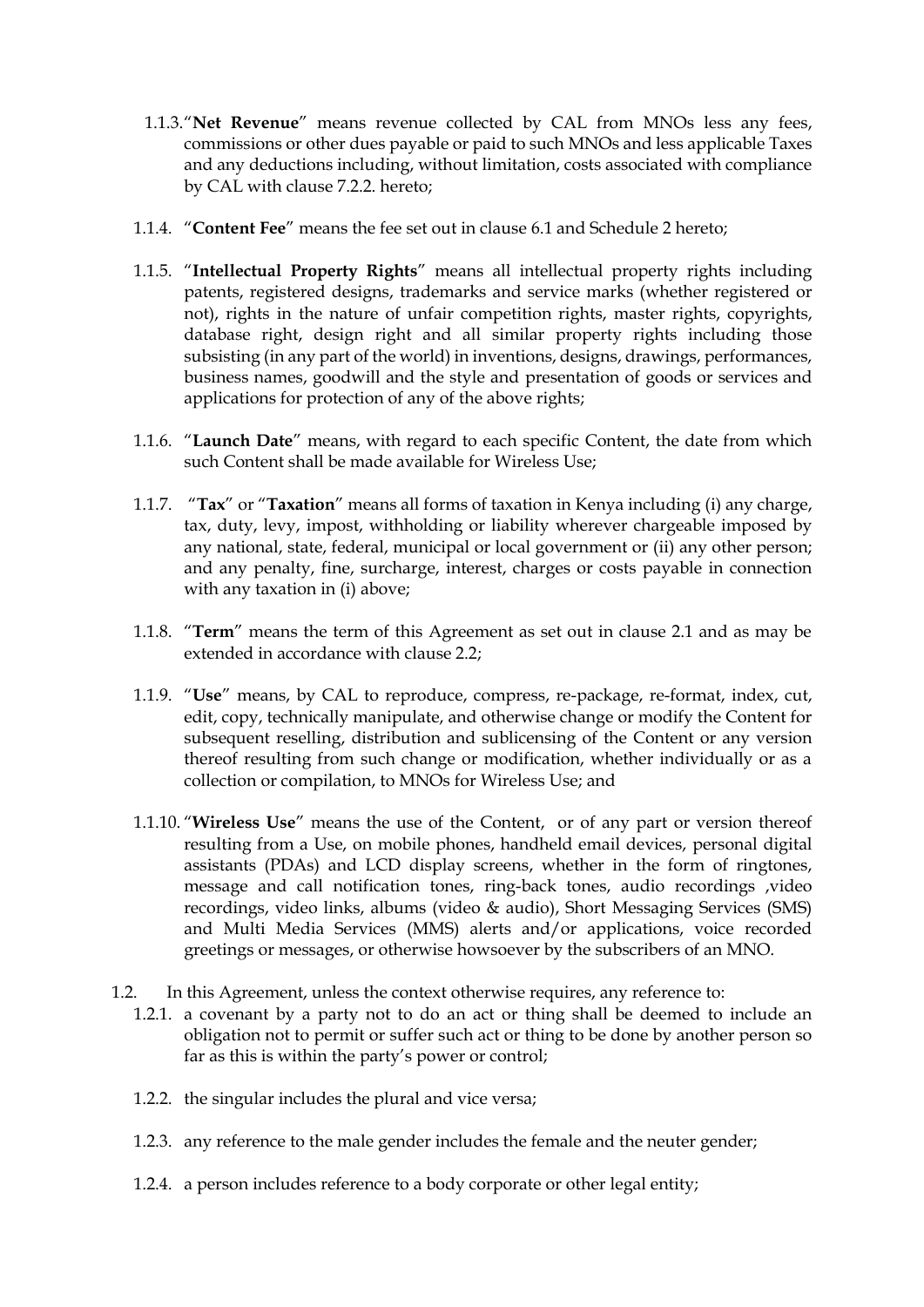- 1.2.5. any written law includes that law as amended or re-enacted from time to time;
- 1.2.6. any agreement or other document includes that agreement or other document as varied or replaced by the Parties in writing from time to time;
- 1.2.7. a clause is to the relevant clause of this Agreement;
- 1.2.8. any Party includes that Party's successors and assigns.
- 1.3. Clause headings are inserted for convenience only and shall be ignored in construing this Agreement.
- 1.4. Where the Agreement provides for the giving or issue of any notice, consent, approval certificate or determination, it shall be in writing and the words notify, certify or determine shall be construed accordingly.

# **2. TERM OF LICENSE**

- 2.1. Subject to Clauses 10.3 and 10.4, this Agreement shall come into force on the date of its signature by the last party to sign and shall remain in force for an initial period of five (5) years thereafter ("**Initial Term**").
- 2.2. Subject to Clauses 10.3 and 10.4, upon expiry of the Initial Term, it shall automatically renew on the same terms or such other terms as the parties may agree for further periods of five (5) years, or such longer or shorter periods as the parties shall agree, unless earlier terminated in accordance with the termination provisions of this Agreement.

## **3. LICENSE**

- 3.1. Upon signature of this Agreement by both parties, subject to the terms and conditions of this Agreement and in consideration of the Content Fee, the CP hereby:
	- 3.1.1. grants to CAL a royalty free licence to the Content for the duration of this Agreement and, in respect of Content which CAL has specifically commissioned the CP to produce, an exclusive and absolute ownership, to:
		- (a) Use any Content provided by the CP to CAL from time to time; and
		- (b) Collect the Content, by using such data collection protocol as shall be specified by CAL direct from the CP's internet server or other collection point; and
- 3.1.2. appoints CAL as a distributor and Intellectual Property Rights reseller and sublicensor of the Content and authorises CAL to distribute or sell, and grant rights to use, any part of the Content to any MNO for purposes of further distribution to such MNO's subscribers and, for that purpose, to enter into any agreements or other arrangements with any MNO and any other person and to provide them with a limited, non-exclusive sub-license to Intellectual Property Rights to Content so distributed or sold which sub-license shall include a right by MNOs to grant the right of Wireless Use of such Content to its subscribers.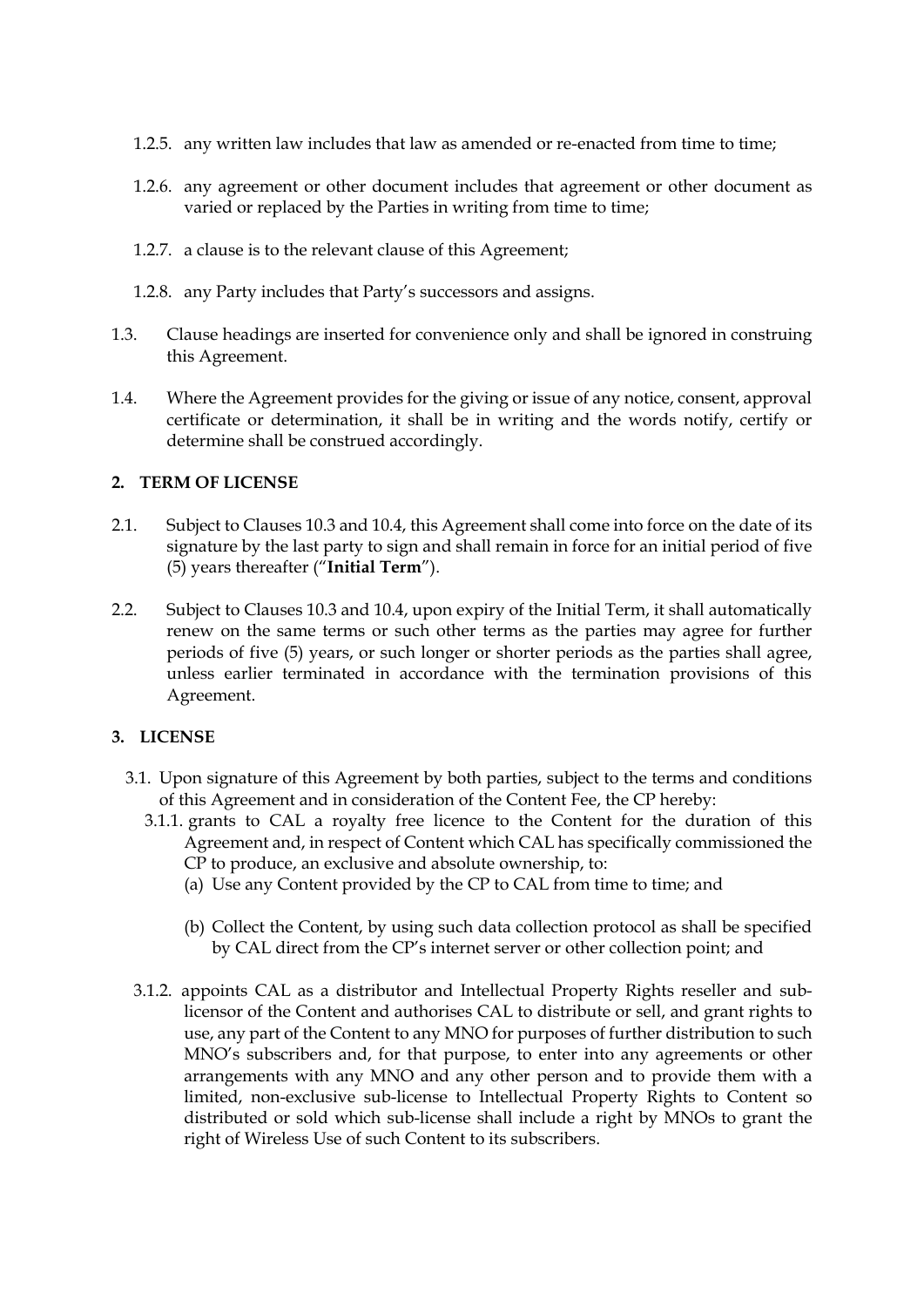3.2. No term contained in this Agreement shall be construed as requiring CAL to source the Content or any other content exclusively from the CP.

# **4. CP RIGHTS AND OBLIGATIONS**

## **SPECIFIC RIGHTS AND OBLIGATIONS**

- 4.1. The CP shall, at its own cost, provide CAL with the Content in such format as CAL shall specify. The CP shall, upon submission of any Content to CAL, complete the Content Release Form set out under Schedule 3.
- 4.2. The CP shall ensure that the Content complies with the requirements set out in this Agreement and as specifically detailed in Schedule 1(b) and any other requirements that CAL may specify from time to time.
- 4.3. The CP shall provide CAL with proof of registration of copyright of the Content with the Kenya Copyright Board and such other proof of ownership or permission to supply the Content to CAL as may be possible and as CAL may request.
- 4.4. The CP shall be entitled to payment of the Content Fee specified under clause 6.1 and Schedule 2 hereto.
- 4.5. The CP shall invoice CAL on a monthly basis in arrears for Content Fees due to it under this Agreement. The invoice shall account for all relevant tax and shall comply with all applicable tax laws.
- 4.6. Invoices raised under clause 4.5 shall:
	- 4.6.1 be based on the revenue computation set out in Schedule 2 as prepared and provided by CAL;
	- 4.6.2 only be settled on the basis of amounts received by CAL from the relevant MNO. For the avoidance of doubt, the parties agree that CAL shall only make payment to the CP for Content that has been distributed to MNOs in accordance with clause 3.1.2 and with respect to which CAL has received payment from the MNO to which such distribution was made; and
	- 4.6.3 comply with such direction as may be given by CAL from time to time.

#### **GENERAL OBLIGATIONS**

- 4.7. The CP shall protect, defend, indemnify and hold harmless CAL against all claims, proceedings, damages, costs, expenses and losses whatsoever and howsoever arising:
	- 4.7.1 from any negligence, wilful default, fraud, breach of the terms of this Agreement or breach of any applicable law by the CP or any of its agents, partners, employees or servants; and
	- 4.7.2 as a result of or in connection with any claim or action that the Use by CAL or the platform of the Content or any part of the Content in accordance with this Agreement infringes the Intellectual Property Rights of a third party or breaches any applicable law or regulation.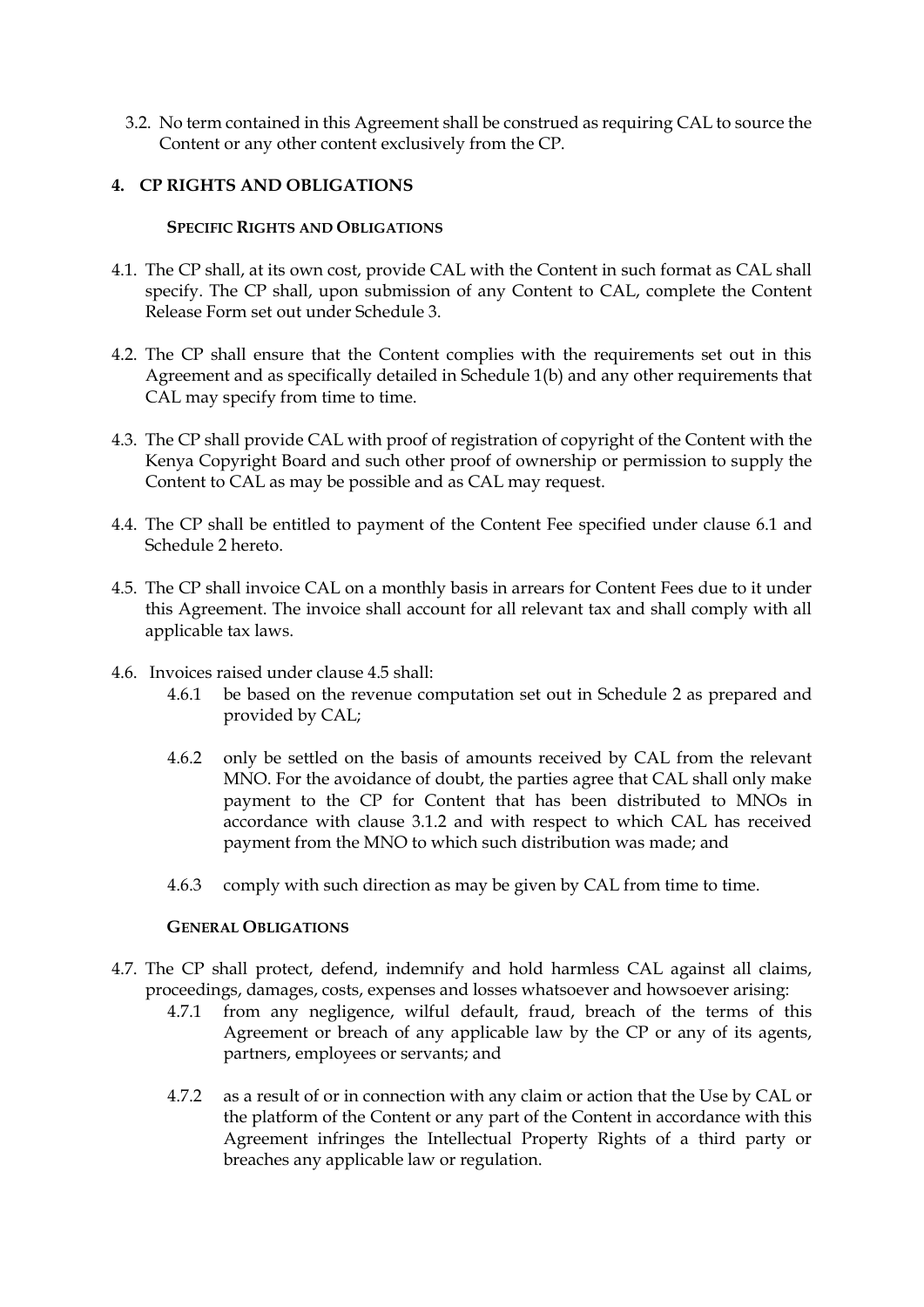- 4.8. The CP recognises that CAL shall continually vet the Content provided by CP to ensure that the Content and the CPs meet the standards required by CAL and the various MNOs with whom Cal shall have contracted and as such the CP hereby agrees that it shall comply with any instructions issued by CAL in this regard to remedy or improve on the Content.
- 4.9. The CP shall comply with all of its obligations under this Agreement and will observe the best business practices employed in the media industry. Furthermore, the CP, its officers, employee, representatives and agents will at all times promote and uphold the good name of CAL.
- 4.10.The CP shall ensure that the representations and warranties set out in this Agreement remain true and accurate at all times and shall inform CAL as soon as it becomes aware that any of the representations or warranties is no longer true or accurate.
- 4.11.The CP shall, at its expense, obtain and renew, in accordance with any law or regulations from time being in force, all permits, licences and authorisations required for the performance of its obligations under this Agreement including securing any permits, licences, registrations and authorisations to enable the unfettered Use of the Content by CAL. The CP shall produce to CAL on request certified copies of such permits, licences, registrations and authorisations.

# **5. CAL RIGHTS AND OBLIGATIONS**

## 5.1. CAL shall:

- 5.1.1. Store the Content and ensure appropriate controls to prevent use of the Content by third parties (other than MNO subscribers and authorised consumers) outside this Agreement;
- 5.1.2. Market and promote Content distributed by CAL to an MNO and availed for Wireless Use. CAL reserves the right to market and promote specific content and to come up with specific content promotion plans. The promotion will specifically be on radio, road shows, online and television networks with such promotion covering all targeted customer segments;
- 5.1.3. Procure the payment of the Content Fee to the CP which shall be computed in accordance with the formula set out in Schedule 2 hereto; and
- 5.1.4. Give access to relevant content usage trends and strategic market insights for the purposes of content development.
- 5.2. The Content Fee shall be exclusive of value added Tax and subject to any withholding tax at the time of payment.
- 5.3. If applicable CAL shall deduct from and pay to the Kenya Revenue Authority withholding tax payable on the monies due to the CP at such rate as may be prescribed by the Kenya Government from time to time. Upon such deduction CAL shall present the CP with a Withholding Tax Certificate in such form and within timelines as may be prescribed under law from time to time.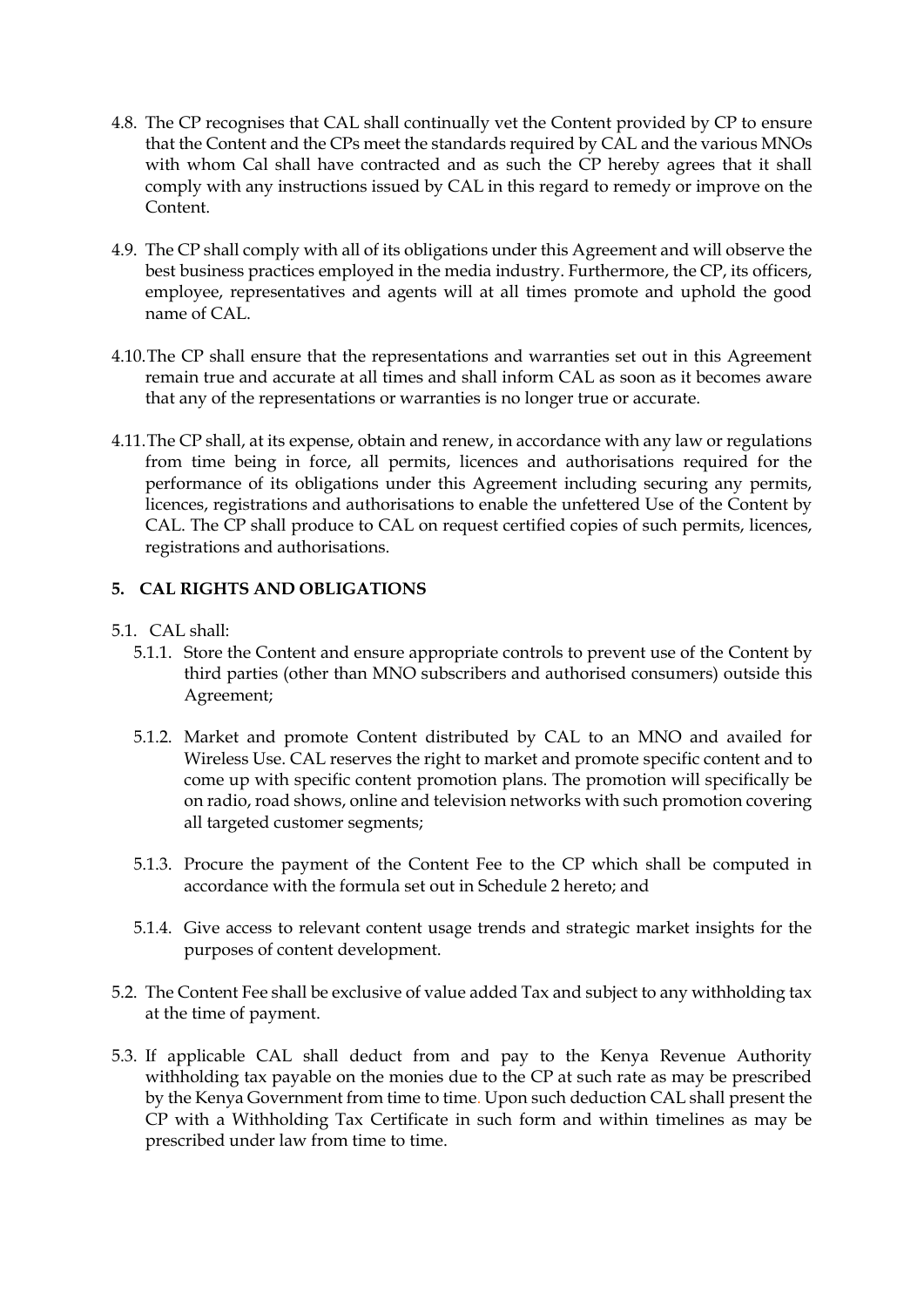- 5.4. Without prejudice to any other right or remedy that CAL may have under this Agreement or any applicable law, CAL reserves the right to set off any amount owing at any time from CAL to the CP against any amount payable by the CP to CAL under this Agreement.
- 5.5. CAL shall endeavour, on a best efforts basis and without guarantee or warranty by CAL to the CP in that regard, to procure and relay to MNOs usage and payment data and statistics in relation to Wireless Use of the CP's Content by subscribers of MNOs to whom CAL shall have distributed, sold, sub-licensed or granted rights of use of such Content.

# **6. CONTENT FEE**

- 6.1. Safaricom PLC has revised its Skiza revenue share model, communicated through a bulletin to CAL, dated 25th April 2022. The new revenue share model is effective from the month of April 2022.
- 6.2. CAL shall pay the CP a Content Fee computed strictly in accordance with Clause 6.1 and Schedule 2 of this Agreement. For this purpose, the Parties agree that Net Revenue shall be computed in accordance with Schedule 2 and shared between CAL and the CP as follows: 6.2.1.CP – 85.95%; and

 $6.2.2 \text{ CAL} - 14.05\%$ .

6.3. Content Fees payable under this clause shall be paid in accordance with clauses 4 and 5.

# **7. CONTENT QUALITY**

# 7.1. **OWNERSHIP RIGHTS**

- 7.1.1.The CP shall ensure that any Content provided to CAL:
	- (a) is wholly owned by the CP, or, where any part of the Content is not owned by the CP, the CP has obtained the relevant rights or permissions to provide the Content and license it to CAL for Use; for distribution, sale, sub-licensing and/or grant of rights to MNOs; and for Wireless Use in accordance with the terms of this Agreement; and
	- (b) is not the subject of any dispute of ownership or other Intellectual Property Rights and further that Use; or distribution, sale, sub-licensing and/or grant of rights by CAL; or Wireless Use of the Content or any part thereof does not violate any copyright, trademark, trade secret or other intellectual property right.
- 7.1.2.In confirmation of the above clause 7.1.1 but in addition, and without prejudice, to all other rights of CAL and obligations of the CP hereunder, the CP shall complete and sign Schedule 4 (*Image Rights Release*).

# 7.2. **CONTENT ETHICS**

- 7.2.1.The CP shall ensure that the Content developed and/or provided to CAL is not:
	- (a) in breach of any applicable law or regulation, or code of practice adopted by any applicable industry regulator or any policy or conditions which may be communicated to the CP by CAL;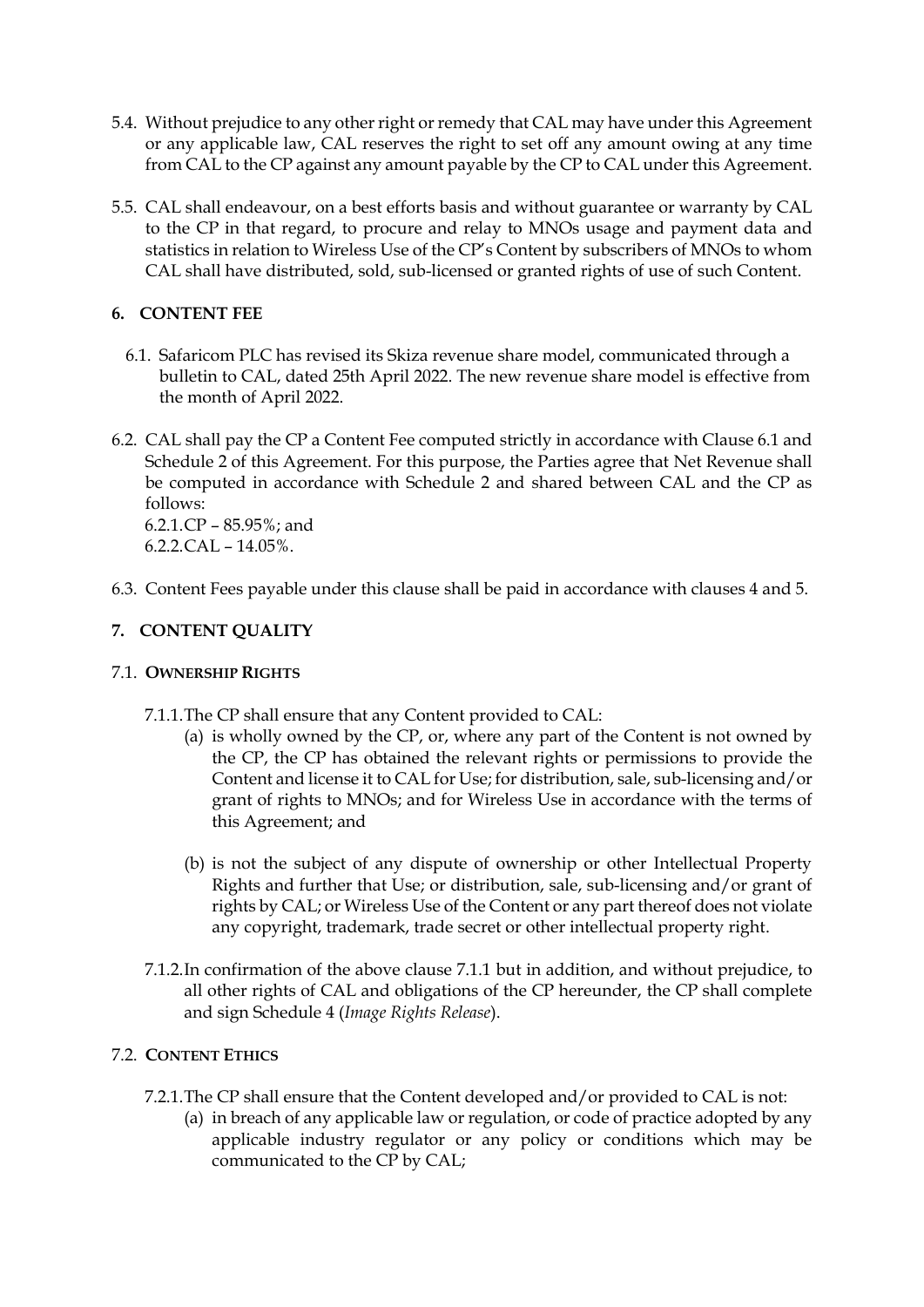- (b) abusive, indecent, defamatory, obscene, offensive or menacing;
- (c) in breach of confidence, Intellectual property rights, privacy or any right of a third party;
- (d) against public interest, public order or national harmony;
- (e) prejudicial in any manner to the business interests of CAL, or any of the parties thereunder;
- (f) in infringement of the copyright, patent, trademark, trade secret or other proprietary rights of any third party;
- 7.2.2.CAL may, but shall not be obliged to and without prejudice to the CP's obligations hereunder, procure that any Content provided by the CP is approved and censored by any applicable industry regulators including but not limited to the Kenya Film Classification Board, the Kenya Film Commission and the Performers Rights Society of Kenya.

# **8. REPRESENTATION AND WARRANTIES**

The CP warrants to CAL as follows as at the date of this Agreement and as at every time any new Content is provided by the CP to CAL:

- 8.1. That at all times during the subsistence of this Agreement all the information it shall furnish to CAL in relation to any Content provided will to the best of its knowledge be true and accurate in all material respects and that such information will not omit any material information which might reasonably be expected to affect the decision of CAL to enter into this Agreement or Use the Content;
- 8.2. That any Content provided to CAL will be in accordance with all specifications set out in this Agreement or otherwise specified by CAL, in conformity with clause 7 of this Agreement and generally of overall merchantable quality that is customary for the industry;
- 8.3. That the CP has the unlimited right to distribute, license and/or sell the rights in the Content or that it has obtained the relevant rights or permissions to provide the Content and license it to CAL for Use, distribution, sale, sub-licensing and/or grant of rights in accordance with the terms of this Agreement and that that the CP shall continue to retain the aforesaid rights throughout the term of this Agreement;
- 8.4. That the CP has not previously granted and will not grant any rights in or to the Content to any third party that are inconsistent with the rights granted to CAL herein, or which would interfere with the performance and continuance of this Agreement;
- 8.5. There are no proceedings pending or, to its knowledge, threatened, and there is no existing basis for any such proceedings, against or affecting it by or before any court, arbitrator, or other governmental authority which, if adversely determined, individually or in the aggregate might be reasonably expected to materially and adversely affect its properties, business, prospects, profits or condition or adversely affect its ability to perform its obligations under this Agreement;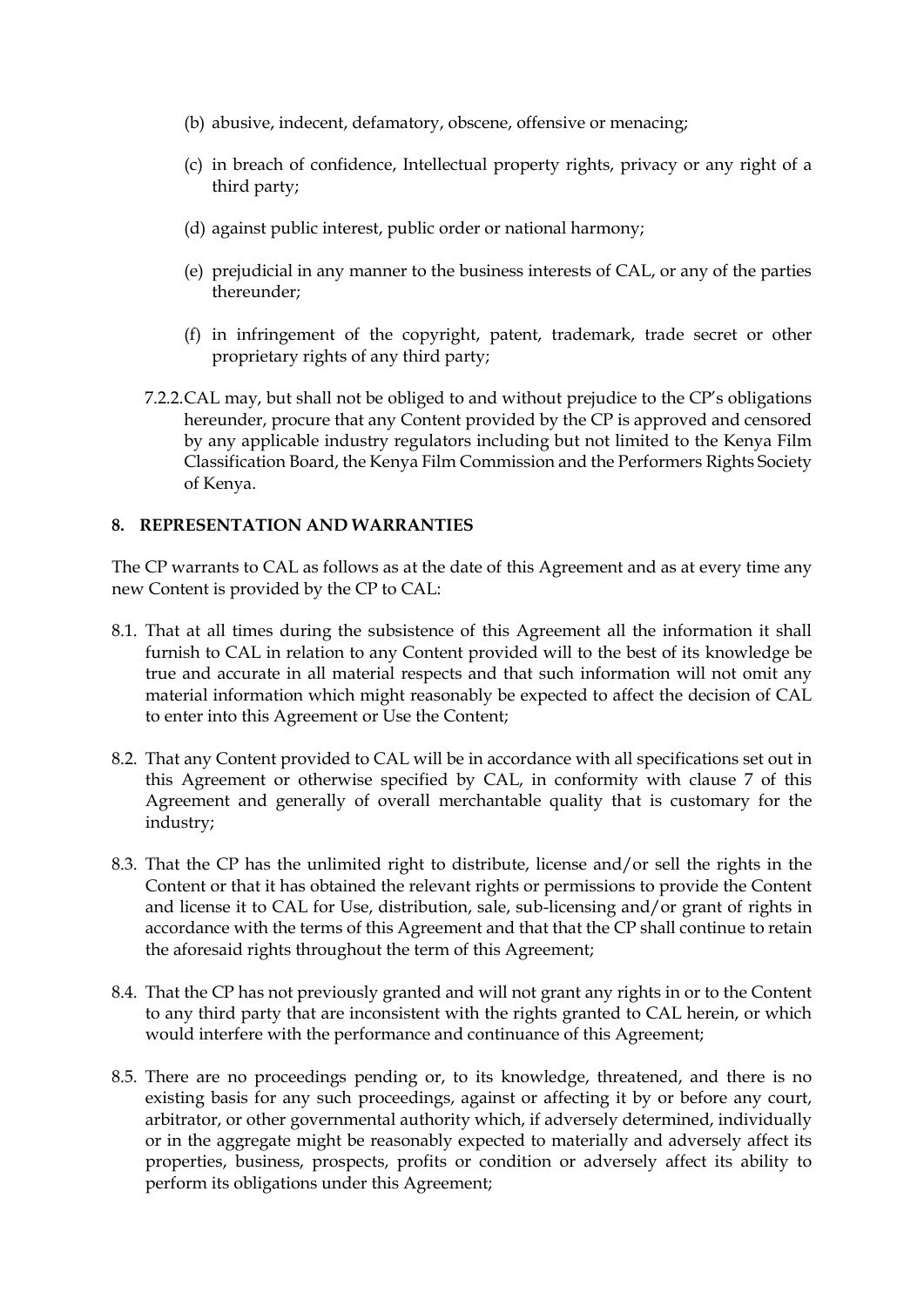- 8.6. It validly exists under the laws of Kenya and has all the necessary power and authority to enter into and perform all of its obligations under this Agreement, has in addition obtained all necessary permits, licences and consents from all relevant regulatory authorities and has, in addition, not taken any corporate action or other action for its winding up, dissolution or re-organisation or for the appointment of a receiver, trustee or similar officer of it or of any or all of its assets or revenues or for bankruptcy (where applicable);
- 8.7. That its execution, delivery and performance of this Agreement will not be in conflict with or breach any other agreement or obligation to which it is a party or is bound;
- 8.8. That it owns all Intellectual Property Rights in the Content and has the right to license to CAL such Content for Use;
- 8.9. That the Content does not infringe: 8.9.1. any copyright;
	- 8.9.2. any patent or trademark;
	- 8.9.3. any right of publicity, right of privacy or other proprietary rights of any third party and does not contain any matter which, if published, will be libellous or defamatory in all cases under Kenyan Law; or
	- 8.9.4. any Intellectual Property Rights;
- 8.10.That no third party, officer or employee of CAL has received or will receive any material or other benefit for the purpose of influencing the action of a CAL officer or employee in the execution, retention or amendment of this Agreement or securing any determination in respect to the CP's performance;
- 8.11.In the case of third-party content obtained by the CP as part of the Content, the CP warrants that it shall procure all necessary consents, licences and permits from such third parties, which may be necessary for CAL to Use the Content with such consent, licence or permit being in a form agreed to by CAL in writing;
- 8.12.The CP hereby undertakes to indemnify and hold CAL, its directors, officers, agents and employees harmless for any cost, claim or liability arising from the breach of the aforesaid warranties and representations (including, without limitation, all costs and damages incurred as a result of any third-party claims that Use, distribution, sale, sub-licensing and/or grant of rights by CAL, or Wireless Use by any person, of the Content or any part thereof infringes on any rights of any third party);
- 8.13.In the event that any such infringement claim arises or in CAL's opinion is likely to arise, the CP shall at his/her expense and at CAL's option procure for CAL the right to continue using the Content.
- 8.14.Where the infringement claim relates to a severable item of Content provided hereunder, then at the option of CAL, the CP will terminate this Agreement in relation to such severable part, and otherwise the Agreement shall continue in full force and effect.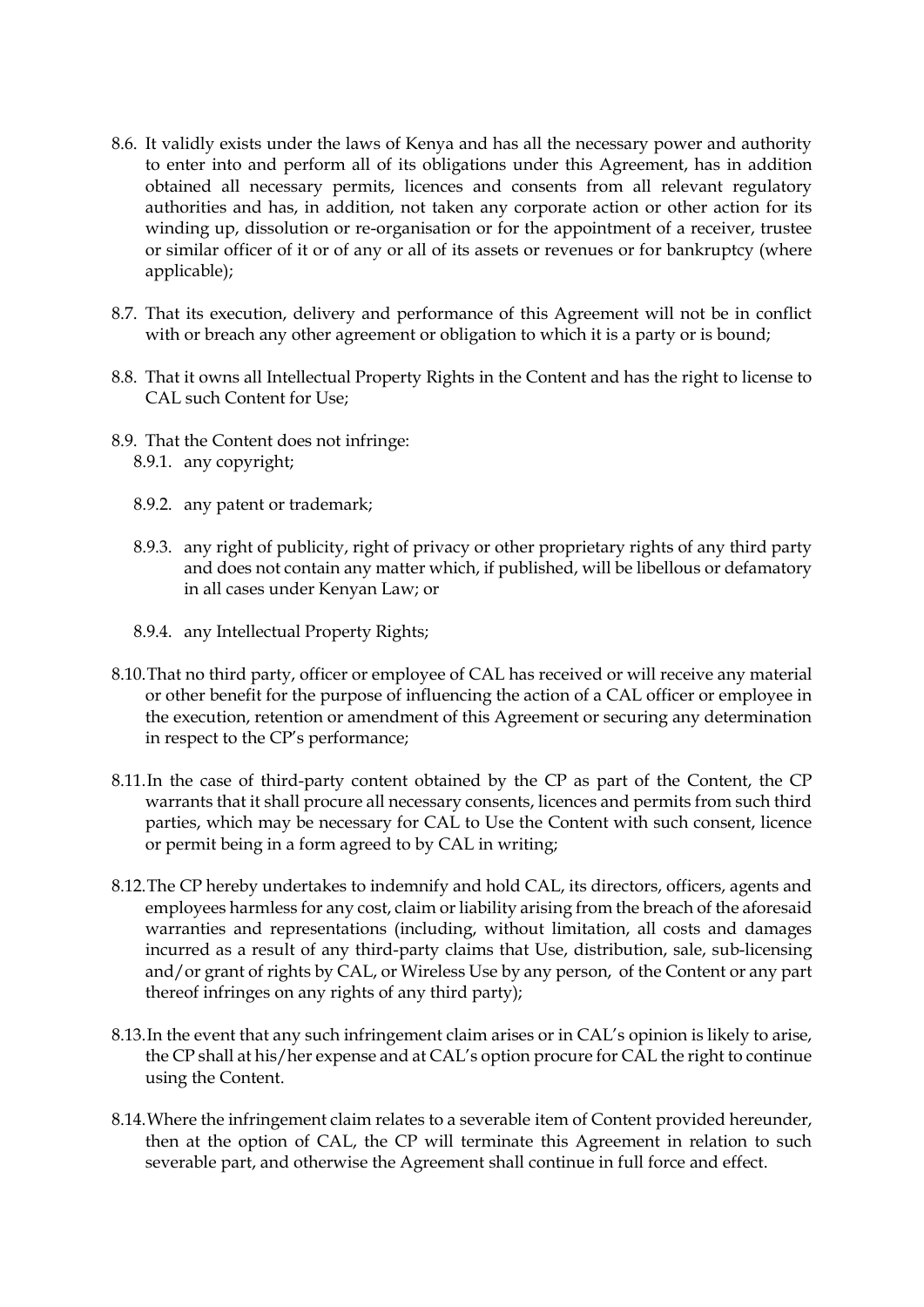## **9. INTELLECTUAL PROPERTY**

- 9.1. Unless otherwise agreed by the parties in this Agreement or otherwise in writing, the Content shall be owned by the CP.
- 9.2. Nothing in the Agreement shall grant, suggest, or imply any authority for the CP to use the name, trademarks, service marks, or trade names of CAL for any purpose whatsoever unless such use is done with the prior written consent of CAL.
- 9.3. The CP shall take all reasonable steps available to it to restrain infringements by third parties of the Intellectual Property Rights in the Content which might, if not restrained, damage the ability of CAL to exploit its rights hereunder.

## **10. TERMINATION**

- 10.1.Subject to Clauses 10.3 and 10.4, this Agreement shall automatically terminate on the expiry of the Initial Term and shall automatically renew on the same terms or such other terms as the parties shall agree for further periods of five (5) years unless earlier terminated in accordance with the termination provisions of this Agreement.
- 10.2.Subject to Clauses 10.3 and 10.4, each Party shall be entitled to terminate this Agreement by giving written notice to the other Party (such termination immediately effective upon the giving of such notice of termination):
	- 10.2.1. if one Party ceases or threatens to cease to carry on its business;
	- 10.2.2. if either fails to comply with its obligations under this Agreement, and, if the failure can be cured, the defaulting party fails to cure such a failure within fourteen (14) days of written notice from the other party (or such longer period as may be indicated in the notice) or where the defaulting party declares that it will not be able to remedy the default within such time.
	- 10.2.3. if a receiver, administrator or similar officer is appointed over all or any part of the assets or undertaking of the other Party;
	- 10.2.4. if one Party makes any arrangement for the benefit of its creditors;
	- 10.2.5. if one Party goes into liquidation save for the purposes of a genuine amalgamation or reconstruction;
	- 10.2.6. in the event of either party being prohibited by any law or official requirement from complying with the terms of this Agreement.
- 10.3.CAL shall be entitled to terminate this Agreement at any time, without cause, by giving the CP ninety (90) days prior written notice.
- 10.4.The CP shall be entitled to terminate this Agreement at any time, without cause, by giving CAL one hundred and eighty (180) days prior written notice
- 10.5.Upon termination of this Agreement howsoever occurring, CAL shall continue to be entitled to Use of the Content already delivered to it by the CP on the same payment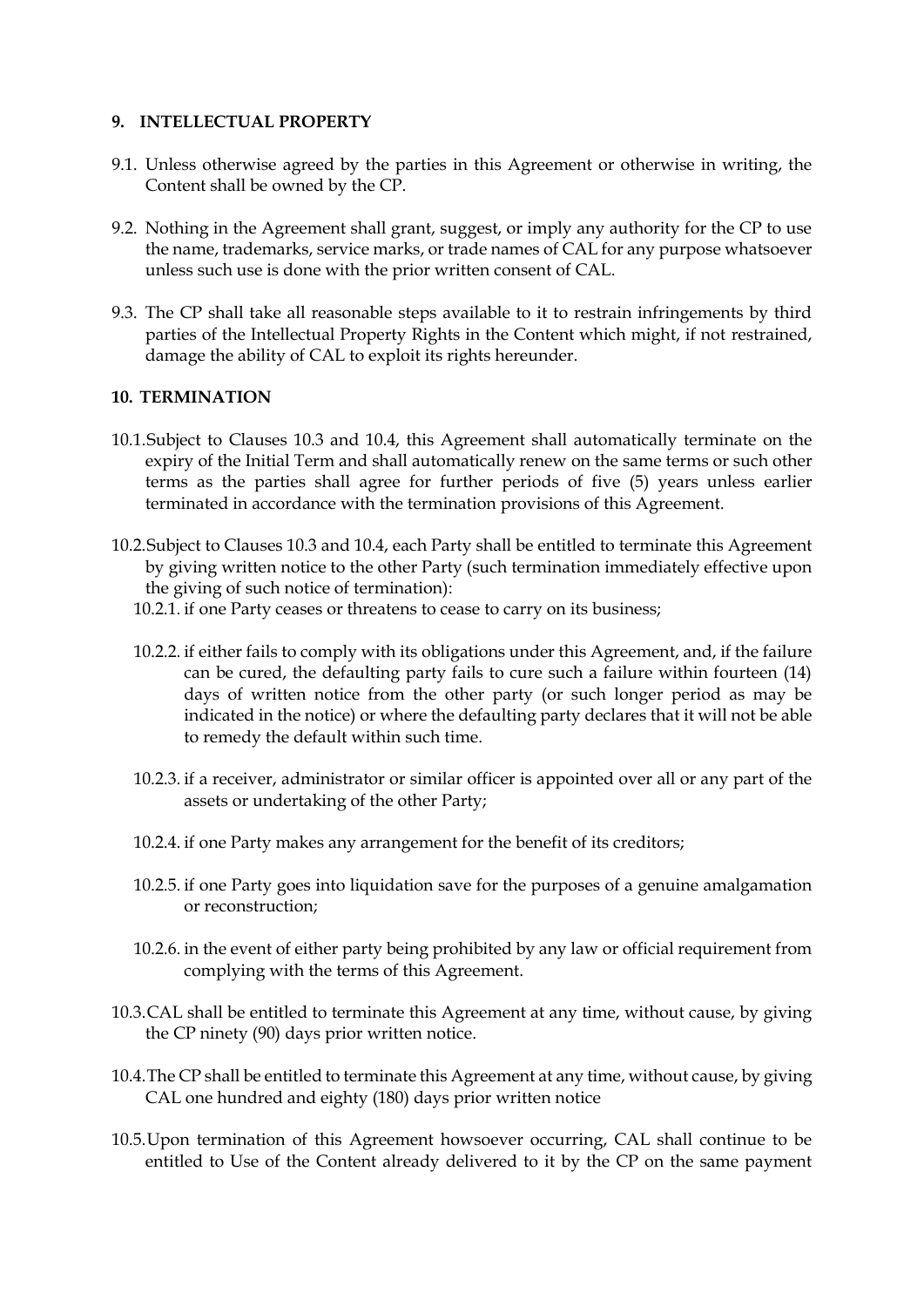terms. Consequently, the following clauses shall survive termination for this additional period:

10.5.1. The CP's license obligation under clause 4.3 and clause 7 and clause 9;

10.5.2. The content fee and billing procedure in clauses 4.4 and 4.5;

10.5.3. CAL's payment obligation in clauses 5 and 6;

- 10.5.4. The CP's general obligations set out in Clauses 4.6 to 4.11;
- 10.5.5. The representations and warranties in clause 8; and
- 10.5.6. The intellectual property provisions in clause 9.
- 10.6.Termination of this Agreement, howsoever occurring, shall not prejudice any accrued rights of either Party.

#### **11. NOTICES**

11.1.The Parties select as their respective addresses, the addresses set out below for all purposes arising out of or in connection with this Agreement at which addresses only all processes and notices arising out of or in connection with this Agreement may validly be served upon or delivered by the Parties.

| CAL:      | The Chief Executive Officer  |
|-----------|------------------------------|
|           | Content Aggregation Limited  |
|           | <b>Westlands Office Park</b> |
|           | Waiyaki Way                  |
|           | P.O Box 7468-00300           |
|           | Email:                       |
| $(b)$ CP: | The Chief Executive Officer  |
|           | [Physical Address]           |
|           | P.O Box                      |
|           | Email:                       |

#### **12. GENERAL/MISCELLANEOUS**

#### 12.1.**INDEPENDENT RELATIONSHIP**

The Parties are independent entities and are not and shall not be construed as joint venture parties, partners, employer/employee, or agents of the other, and neither shall have the power to bind or obligate the other, except as set forth in this Agreement.

# 12.2.**LIMITATION OF LIABILITY**

It is hereby agreed between all the parties that:

- 12.2.1. CAL shall not at any time be responsible for any loss or damage to the CP (whether or not awarded by a judicial or legally constituted tribunal) howsoever occurring under this Agreement unless such loss or damage arises from the gross negligence, wilful default or fraud of CAL;
- 12.2.2. no warranty or guarantee is provided by CAL in connection with the revenue that the CP may earn through Content Fees;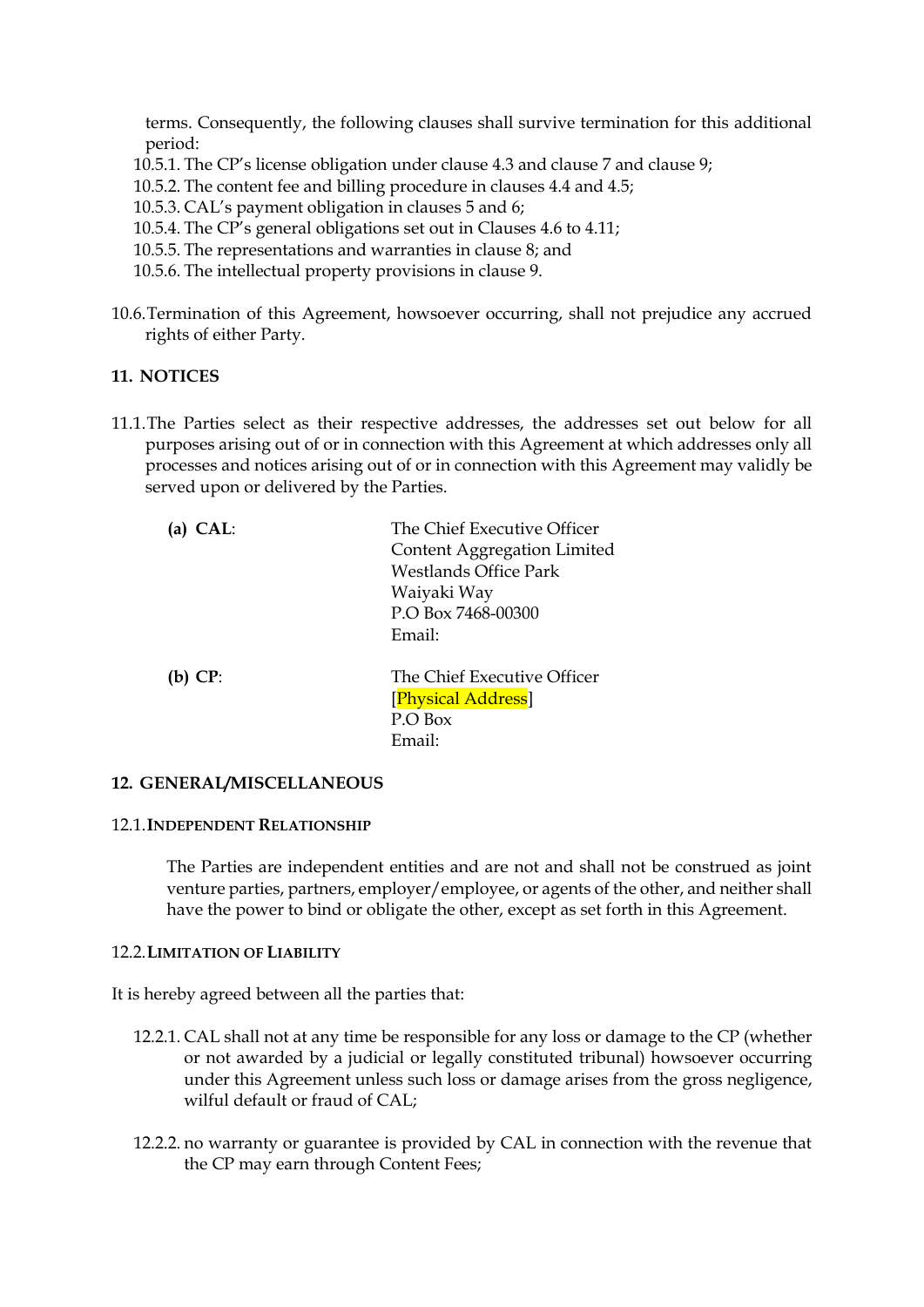12.2.3. that no guarantee is provided by CAL to the CP that subscribers of MNOs will subscribe to any Content for purposes of Wireless Use or otherwise and any suspension of services by an MNO or the removal or suspension of Content from an MNO's platform will not create any liability on the part of CAL.

#### 12.3. **MODIFICATION OF AGREEMENT**

In the event any of the provisions in this Agreement are to be modified after the Agreement has been signed, the modifications shall be made in writing and notified to the CP.

#### 12.4. **ASSIGNMENT OF AGREEMENT**

CP may not assign or transfer or purport to assign or transfer its rights or obligations under this Agreement without having first sought and obtained the written consent of CAL. For the purposes of this Agreement CP must notify CAL of any change of control (as defined under the Competition Act, 2010) within ten (10) days of such changes taking effect and CAL may at its sole discretion repudiate this Agreement without consequence if such changes are not in its opinion beneficial to its business **PROVIDED** that such discretion is exercised within thirty (30) days of receipt of official notification of the said changes from CP.

#### 12.5. **CONFIDENTIALITY**

CP shall not at any time disclose, directly or indirectly to any other person whatsoever (including to the public or any section of the public) any information concerning this Agreement or any other information of any nature whatsoever concerning CAL or any other matter, whether such information or matter is stated to be confidential or not, without the express written permission of CAL. The CP on its own behalf gives this covenant and CP also undertakes to ensure that it will take all reasonable steps to enforce obligations in like form against its directors and personnel.

## 12.6. **ENTIRE AGREEMENT**

This Agreement contains the whole agreement between the Parties relating to the subject matter of this Agreement and no variation, extension or cancellation of the expressed terms of this Agreement shall be binding upon CAL as the case may be unless and until such variation, extension or cancellation is confirmed in writing under the hands of authorised representatives of both Parties.

## 12.7. **NO WAIVER**

Except where this Agreement provides otherwise, the rights and remedies contained in it are cumulative and not exclusive to rights or remedies provided by law. The failure by either Party to enforce at any time or for any period any one or more of the terms or conditions of this Agreement shall not be a waiver of them or of the right at any time subsequently to enforce all terms and conditions of this Agreement.

#### 12.8. **SEVERABILITY**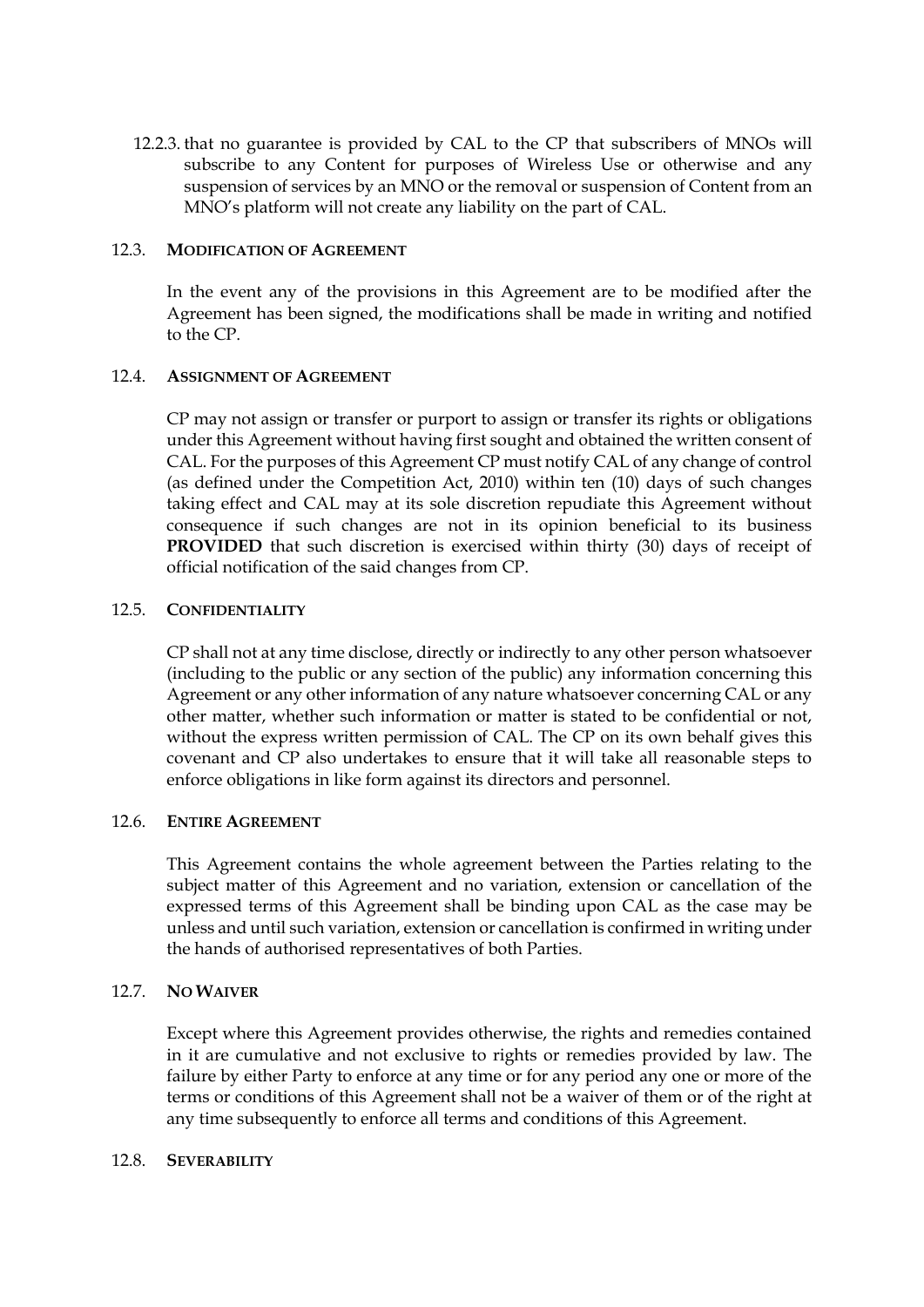If any provision of this Agreement is declared by any judicial or other competent authority or an arbitrator appointed hereunder to be void, voidable, illegal or otherwise unenforceable, the Parties shall amend that provision in such reasonable manner as achieves the intention of the Parties without illegality or at the discretion of CAL it may be severed from this Agreement and the remaining provisions of this Agreement shall remain in full force and effect.

#### 12.9. **COUNTERPARTS**

This Agreement may be executed in several counterparts, each of which shall be an original but all of which shall together constitute one and the same Agreement.

#### 12.10. **COSTS**

Each party shall bear its own costs incurred in the negotiation, preparation and execution of this Agreement.

## **13. GOVERNING LAW AND DISPUTE RESOLUTION**

- 13.1. Kenyan law shall govern the construction, validity and performance of this Agreement in all respects.
- 13.2. The parties shall use their best efforts to settle amicably any dispute arising from or in connection with this Agreement or the interpretation thereof.
- 13.3. If the dispute has not been settled pursuant to the mediation within ten (10) days from when the mediation was instituted, any party may elect to commence arbitration. Such arbitration shall be referred to arbitration by a single arbitrator to be appointed by agreement between the Parties or in default of such agreement within fourteen (14) days of the notification of a dispute, upon the application of either Party, by the Chairman for the time being of the Kenya Branch of the Chartered Institute of Arbitration.
- 13.4. Such arbitration shall be conducted in Nairobi in accordance with the Rules of Arbitration of the said Institute and subject to and in accordance with the provisions of the Arbitration Act 1995.
- 13.5. To the extent permissible by Law, the determination of the Arbitrator shall be final, conclusive and binding upon the Parties hereto.
- 13.6. Pending final settlement or determination of a dispute, the Parties shall continue to perform their subsisting obligations hereunder.
- 13.7. Nothing in this Agreement shall prevent or delay a Party seeking urgent injunctive or interlocutory relief in a court having jurisdiction.

| $SIGNED BY: \dots \dots \dots \dots \dots \dots \dots \dots \dots \dots$ |  |
|--------------------------------------------------------------------------|--|
|                                                                          |  |
| <b>CONTENT AGGREGATION LIMITED</b> ) signature                           |  |
| In the presence of:                                                      |  |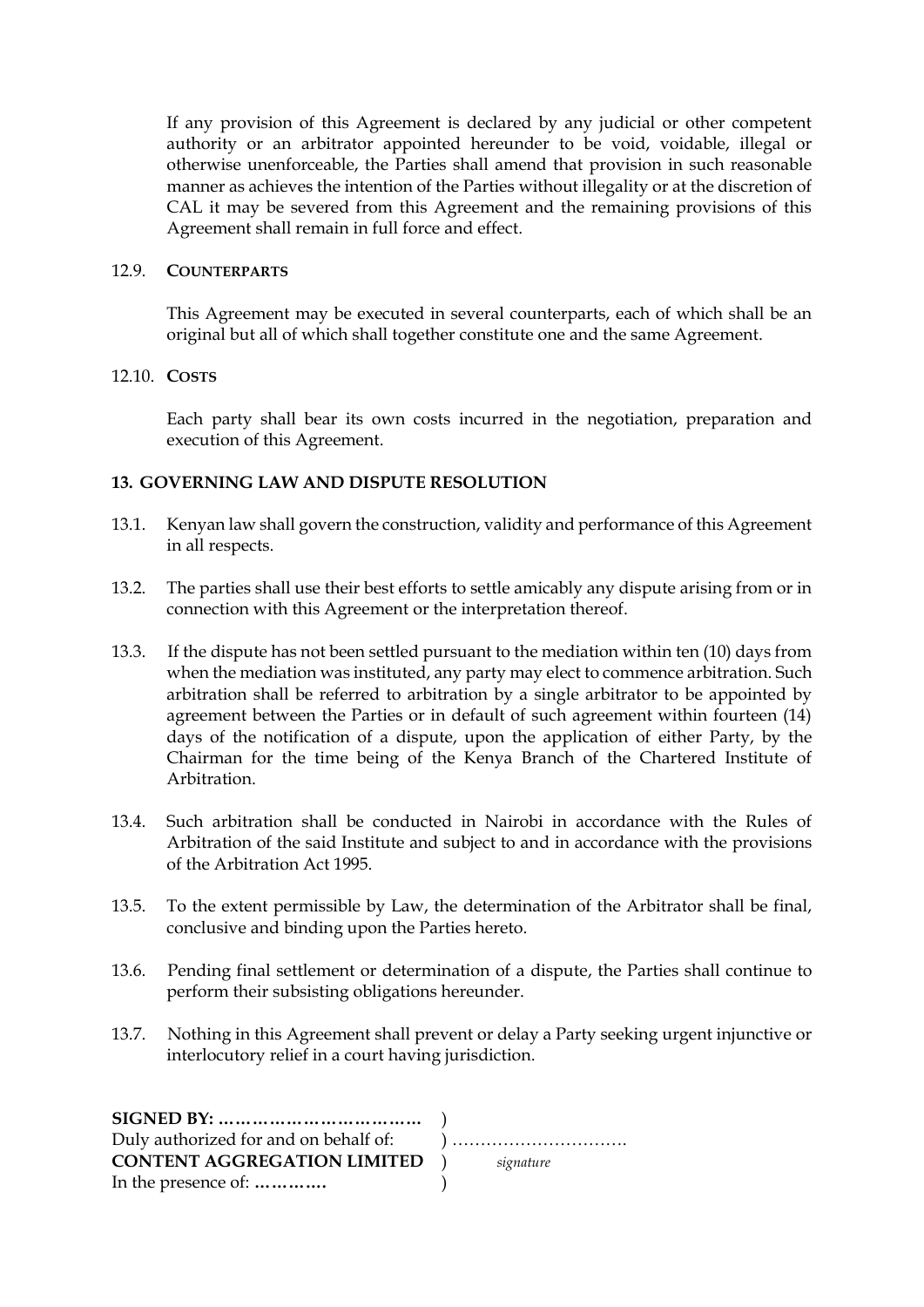| <b>SIGNED BY: </b><br>Duly authorized for and on behalf of | signature |
|------------------------------------------------------------|-----------|
| In the presence of:                                        |           |

) )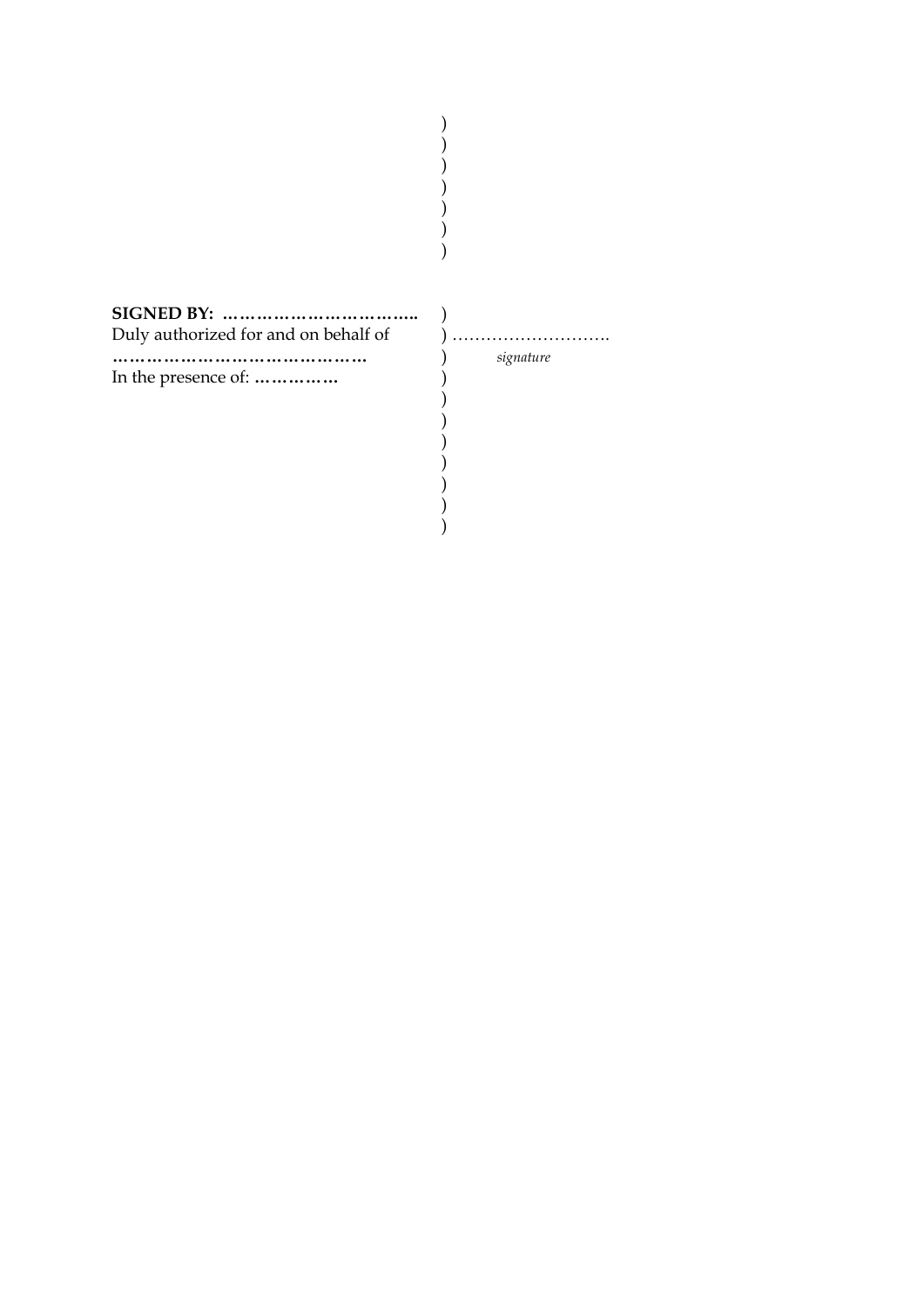## **SCHEDULE 1**

# **(a) CONTENT SPECIFICATIONS**

Content will be delivered to CAL in; MP3 and Wav format.

# **(b) CP PARTICULARS**

## **i. PAYMENT DETAILS**

| <b>Account Name:</b>   |       |        |     |
|------------------------|-------|--------|-----|
| <b>Bank Name:</b>      |       |        |     |
| Branch:                |       |        |     |
| <b>Account Number:</b> |       |        |     |
| <b>Swift Code:</b>     |       |        |     |
|                        | Name: | Phone: | ID: |
| Next of Kin:           |       |        |     |
|                        |       |        |     |
|                        |       |        |     |

# **ii. OTHER PARTICULARS**

Official Name: ID/Passport: Artist Name: Signature specimen: Date: ID/Passport: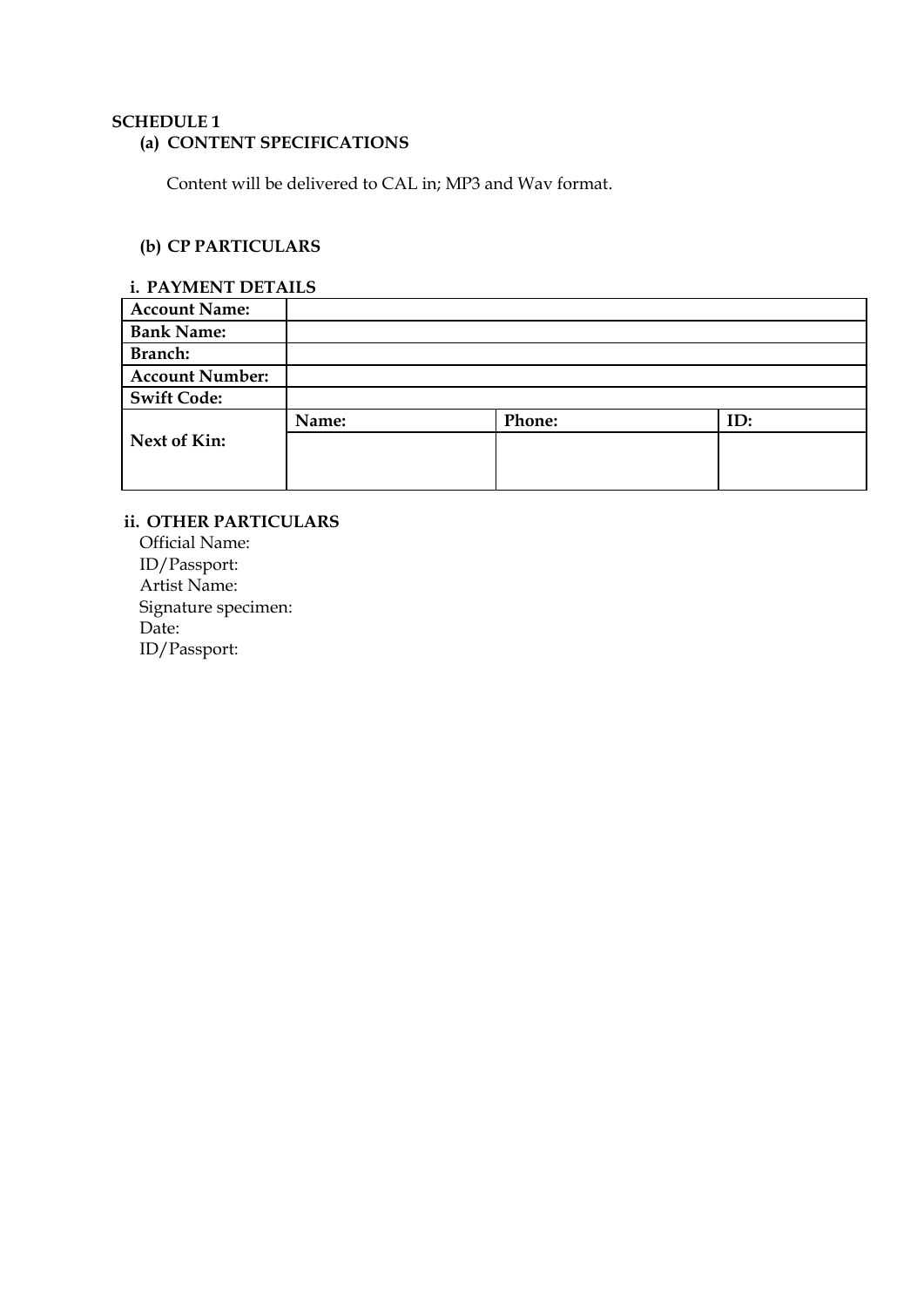## **SCHEDULE 2 – CONTENT FEE**

## **COMPUTATION OF SHARE OF REVENUE – CONTENT FEES**

The CPs Revenue Share for a month is computed based on subscriptions that the CP's Content receives from MNOs' subscribers and shall be subject to the particular MNOs' rates of remuneration to such MNOs' content providers/distributors.

The Parties agree that the share of the Net Revenue in relation to Content distributed, sold or sublicensed by CAL to the various MNOs under this Agreement shall be the net amount received from the MNOs, **less** applicable Taxes and any deductions applicable under this Agreement.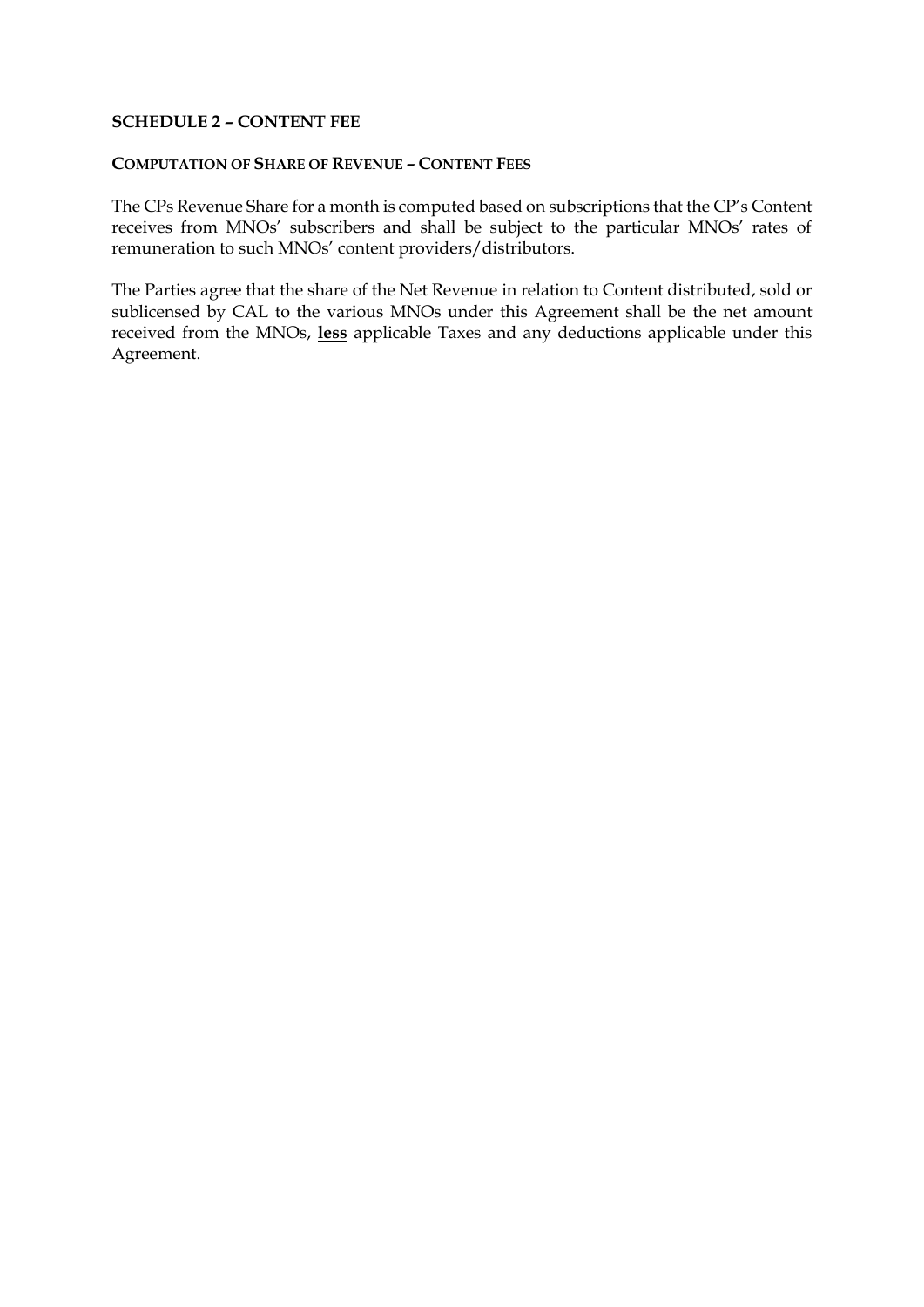# **SCHEDULE 3 – CONTENT RELEASE FORM**

The Licensed recordings in respect of this Agreement and for which the Distributor has the rights granted hereunder are:

| <b>ARTIST</b> | <b>ALBUM</b> | <b>SONGS</b> |
|---------------|--------------|--------------|
|               |              |              |
|               |              |              |
|               |              |              |
|               |              |              |
|               |              |              |
|               |              |              |
|               |              |              |
|               |              |              |
|               |              |              |
|               |              |              |
|               |              |              |
|               |              |              |
|               |              |              |
|               |              |              |
|               |              |              |
|               |              |              |
|               |              |              |
|               |              |              |
|               |              |              |
|               |              |              |

**Content Provider's Name: …………………………………**

**Content Provider's Signature: …………………………….**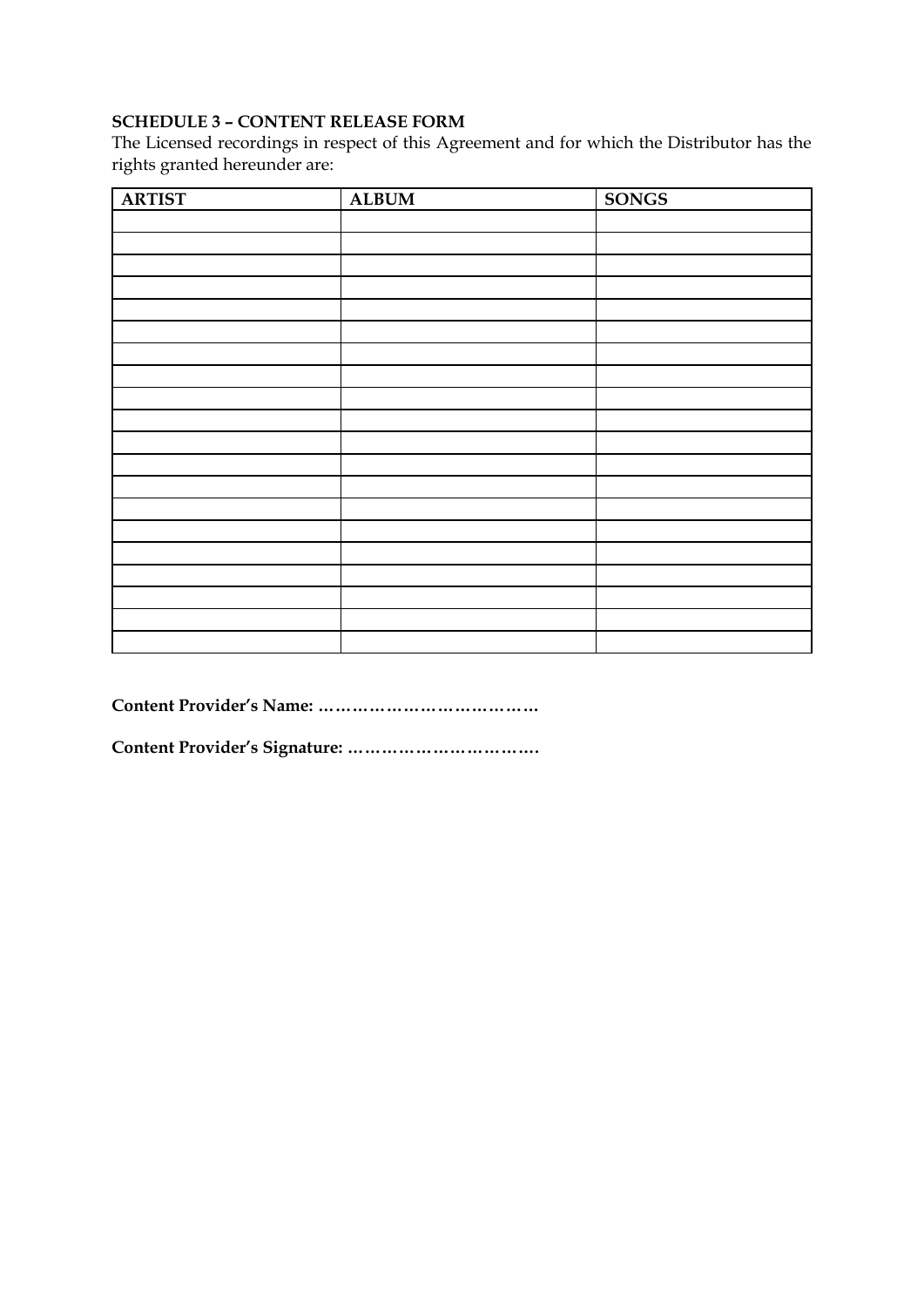#### **SCHEDULE 4 – IMAGE RIGHTS RELEASE**

#### *IMAGE RIGHTS RELEASE*

#### *BETWEEN*

#### *CONTENT AGGREGATION LIMITED T/A VIUSASA*

*& [INSERT NAME]*

#### *\_\_\_\_\_\_\_\_\_\_\_\_\_\_\_\_\_\_\_\_\_\_\_\_\_\_\_\_\_\_\_\_\_\_\_\_\_\_\_\_\_\_\_\_\_\_\_\_\_\_\_\_\_\_\_\_\_\_\_\_\_\_\_\_\_\_\_\_\_\_\_\_\_\_ ["LICENSOR" OR "CP"]*

**PREAMBLE: IMAGE RIGHTS ARE THE PUBLIC EXPRESSION OF AN INDIVIDUAL/INDIVIDUALS' voice, signature, likeness, appearance, silhouette, feature, face, expressions (verbal or facial), gestures, mannerisms, any other distinctive characteristics or personal attribute of a personnage**

The Content License Agreement is entered into by and between *\_\_\_\_\_\_\_\_\_\_\_\_\_\_\_\_\_\_\_\_\_\_\_\_\_\_\_ ("Licensor") and*, *CAL (or 'Licensee')* for the purpose of granting limited license to the use of Licensor's Content (as defined under the Content License Agreement). Further to the provisions of the Content License Agreement, I, the CP therein, hereby:

- 1. grant the Licensee, and its assigns a royalty free licence limited license and all authorisations and clearances to use, copy, reproduce, reproduce, compress, re-package, re-format, index, cut, mix, duplicate, re-use, edit, and/or technically manipulate (as the case may be) my image, branding likeness, all copyright and residual rights as embodied in the audio-visual works contained in the Content (defined under the Content License Agreement) as listed to the Content License Agreement as 'Schedule 1' and for Use in accordance with the Content License Agreement. This limited grant further embodies use of my image and personality rights, *in toto,* taken or submitted by myself for use in multimedia, digital and social media awareness now known or later developed. in whole or part as. I shall have and bear full interest to the said audio-visual works, including but not limited to copyright interests, and I acknowledge that, I have full and unhindered interest and ownership of the production, The Licensee, or its copyright;
- 2. grant The Licensee and its assigns usage rights in all digital works embodied in the audiovisual works in accordance with this Agreement;
- 3. further grant the Licensee and it's assigns the right to publish, broadcast, exhibit, market and otherwise distribute the said audio-visual works, either in whole or in parts, and alone or with other products, for commercial or non-commercial publishing and distribution, subject however to the terms of the Content License Agreement signed on the \_\_\_\_\_\_\_ day  $of$
- 4. confirm that I have the right to enter into the Content License Agreement, absolutely not restricted by any commitments and no financial, copyrights, intellectual property and or legal commitments or obligations.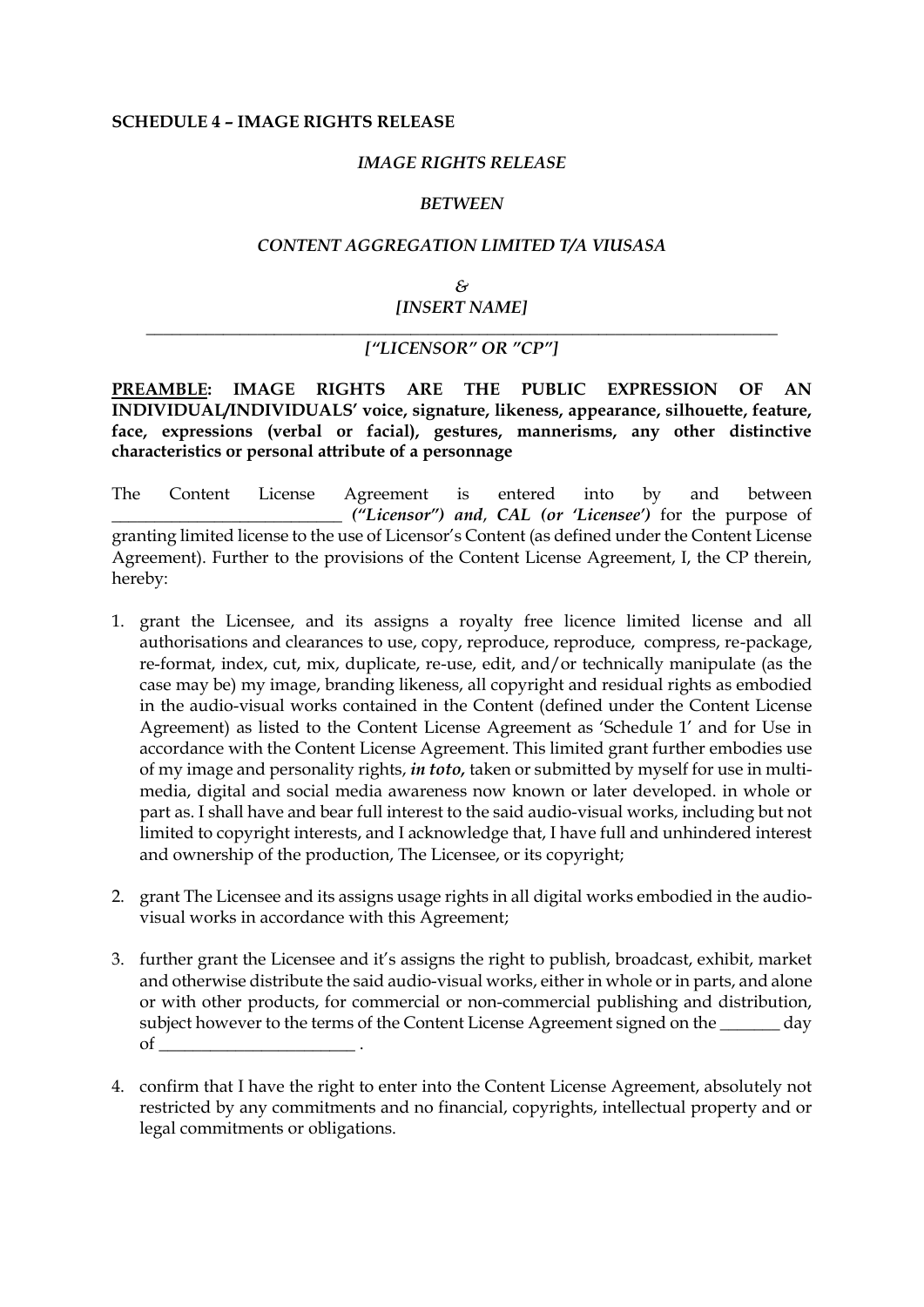- 5. expressly release and indemnify the Licensee and its officers, employees, agents and designees from any and all claims known and unknown arising out any breach of representations of warranty by the Licensor, breach of agreement or covenant by the Licensors with any of their third party assigns, losses incurred by Licensor's assigns or third party associate third party claims for the production specific matter, that is, claims of infringement and/or misappropriation of Intellectual Property Rights through misrepresentation, or any claims of or in any way connected with the above granted uses and representations. The rights herein are limited, time bound to the parent agreement and worldwide;
- 6. By executing the Content License Agreement as the CP, I, either individually, or as an agent or representative, represents and warrants that I am eighteen (18) years of age or above, and further, if executing said contract as agent or representative, that I have the authority to enter into the Content License Agreement and should I not have such authority, I personally accept and assume full responsibility and liability under the terms of the said Agreement;
- 7. Notwithstanding the date of signature of this Schedule 4 (*Image Rights Release*), the rights granted hereunder shall commence on the \_\_\_\_\_\_\_\_\_day of \_\_\_\_\_\_\_\_\_\_\_\_\_\_\_\_\_\_\_\_\_\_\_\_\_\_\_ ("the commencement date") and continue for the term of the Content License Agreement.
- 8. I am fully aware, and agree, that the Content may be used outside the geographical confinements of Kenya given the advancement of the Internet and digital media and the nature of the MNOs' business.

**I have read the foregoing and understand its terms and stipulations and agree to all of them:** The Content License Agreement, including this Schedule 3, and each party's obligations shall be binding on the representatives, assigns and successors of such party. Each party has signed the Agreement and this Schedule 3 through its authorized representative.

| SIGNED ON THIS                                    | DAY OF           |  |
|---------------------------------------------------|------------------|--|
| Executed by LICENSOR by or in the presence<br>of: |                  |  |
| <b>LICENSOR</b>                                   | <b>SIGNATURE</b> |  |
| <b>WITNESS   LICENSOR</b>                         | <b>SIGNATURE</b> |  |